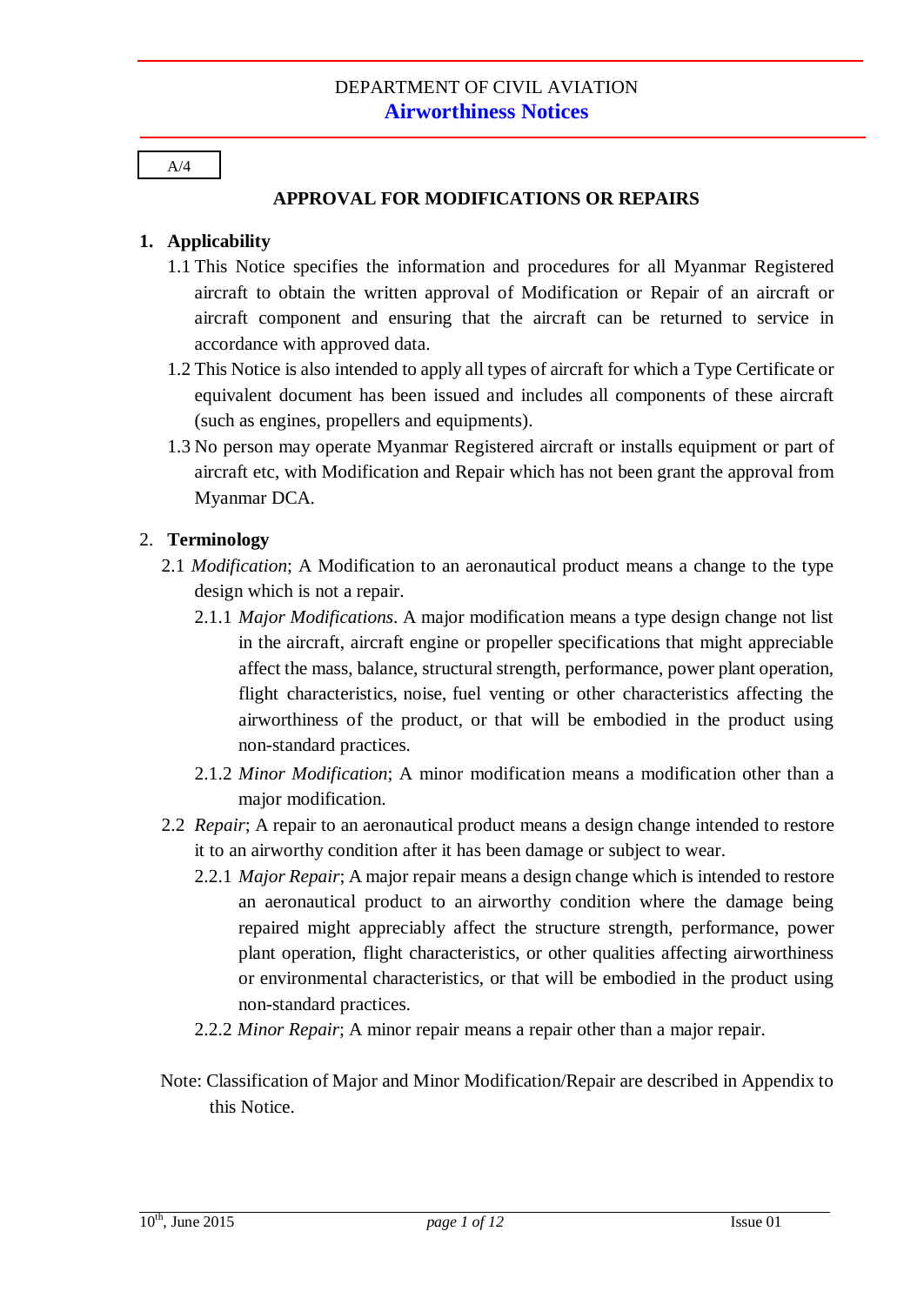#### 3. **Approved Data**

Data that can be used to substantiate Major Repairs/Major Modifications, derived from but not limited to the following:-

- Type Certificate Data
- Supplemental Type Certificate (STC) data, provided that it specifically applies to the item being Repaired/Altered
- Airworthiness Directives (AD)
- Airframe, engine, propeller manufacturer's "DCA-approved" maintenance manuals or instructions.
- Component Manufacturer's Manuals or instructions, unless specifically not approved by the DCA or resulting in an alternation to the airframe, engine, and/or propeller.
- Major Repair or Modification/Alternation form, when the specified data has been previously approved.
- Structure Repair Manual (SRM), only as a source of approved data for a major repair, when it is a State of Design approved document.
- Repair data, issued by a DCA delegated/accepted engineering authority holder.
- Service Bulletin and Letters or similar documents which are specifically approved by the state of Manufacturer.
- FAA Advisory Circular 43-13-1, Acceptable Methods, Techniques, and Practices, Aircraft Inspection and Repair, as amended.

#### 4. **Modifications**

- 4.1 If the Modification/Repair does not conform to details already shown in the Manufacturer's Manual, the applicant may be requested to show evidence that the Design office of the Manufacturer has approved the proposed Modification/ Repair and the following activities are also required to be performed by, or on behalf, the applicant;
	- 4.1.1 At an early stage of the design of a Modification brief particulars shall be provided to the DCA, so that the Modification may be classified.The information should include :
		- (a) Title, Modification number, issue number, aircraft type and serial number.
		- (b) Applicant's name, company name and signature.
		- (c) Concise description of modification.
		- (d) Certification basis.
		- (e) List of removed equipment.
		- (f) List of installed equipment including equipment approval details.
		- (g) Details of standard parts such as relays, annunciators and switches used, and details of cable specifications.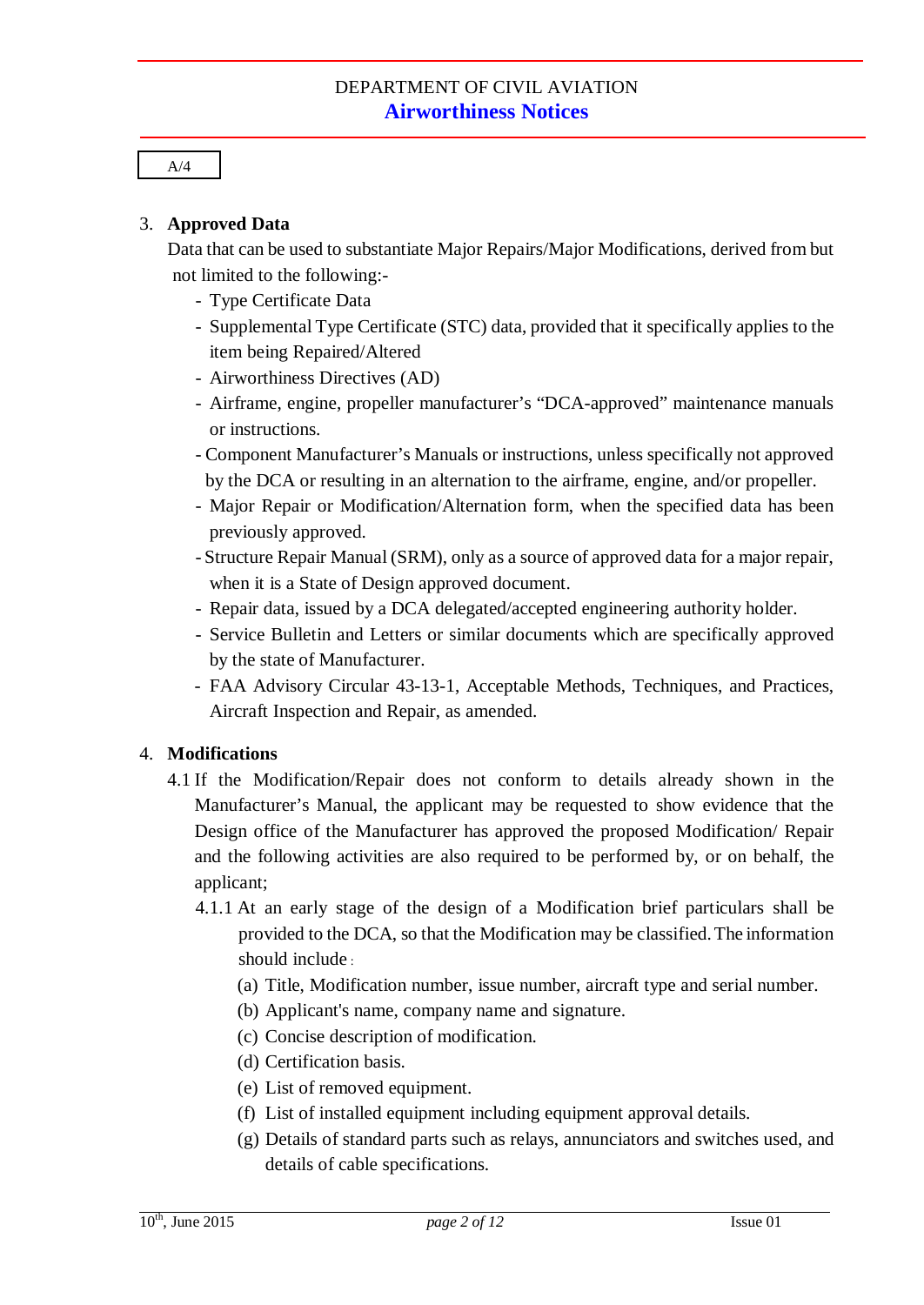- (h) Equipment cooling requirements.
- (i) Lighting requirements.
- (j) Power supplies details of circuit breakers/fuses including ratings and locations.
- (k) Modification effects on other systems including non radio.
- (l) Compliance with aircraft certification basis and possible effect of modification on certification basis.
- (m)Interference considerations electro-magnetic compatibility and high intensity radiated field.
- (n) Drawing listing.
- (o) Details of ground tests including compass swing, interference checks, bonding checks.
- (p) Details and methods of compliance with relevant mandatory modifications and inspections as notified in Department of Civil Aviation Notices.
- (q) Aerial position details, substantiation of position and mounting details.
- (r) Details of placards.
- (s) Details of required air tests.
- (t) Limitations or special conditions or exemptions.
- (u) Electrical load analysis.
- (v) Details of weight change calculation and statement.
- (w)Proposed changes to maintenance schedule/programme and details of any continued airworthiness maintenance required.
- (x) Flight Manual changes.
- (y) Master Minimum Equipment List if applicable.
- 4.1.2 A Modification will be classified as Major or Minor according to the nature and extent of the investigation in connection with its approval. Appendix to this notices contain guidance to assist in determining whether a particular modification is Major or Minor.
	- (a) Modifications shall be classified as Major or Minor by:
		- (i) the DCA; or
		- (ii) Design Organization of Type Certificate Holder (or) Design Organization approved by State of Design.
		- (iii) an appropriately approved Design Organization under a procedure agreed with the DCA.
	- (b) Modification shall be approved by:
		- (i) the DCA if the Modification is classified as Major;
		- (ii) either DCA or an Appropriately Approved Design Organization, if the Modification is classified as minor.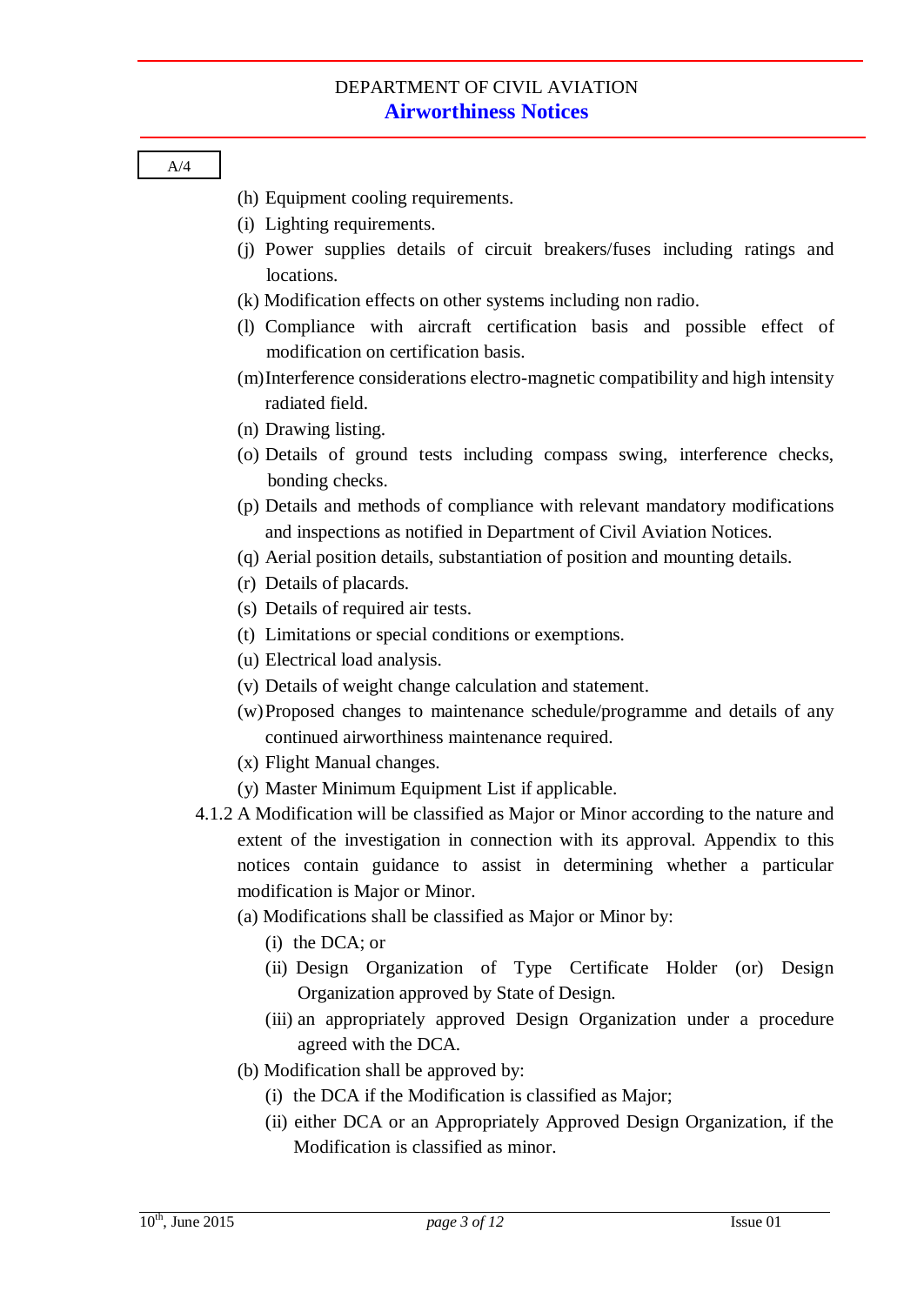- 4.1.3 All modifications, excepting those which are agreed by the DCA to be of such a nature that airworthiness is not affected, shall be approved through the modification procedures of an appropriately approved Design Organization, or in some circumstances, by the DCA. The design organization approval holder shall ensure the aircraft is specifically guarded against dangerous features by complying with the appropriate airworthiness requirements. If not, the design approval of the modification may be withheld by the DCA.
- 4.1.4 The applicant shall have sound knowledge of the design principles embodied in the aircraft type being modified or repaired. If not, the applicant shall apply through the medium of an organization approved by DCA for the purpose that the proposed modification is such that the design of the aircraft, when modified, complies with:
	- (a) The Requirements in force at the time the aircraft type was originally certificated. To comply with the approval basis recorded in the Type Certificate Data Sheet or equivalent document issued or accepted by the DCA for the aeronautical product being modified or repaired would normally be deemed appropriate for:
		- (i) a change that the DCA finds not to be in the significant classification;
		- (ii) those areas, systems, components, equipment and appliances that are not affected by the change; or
		- (iii) those areas, systems, components, equipment and appliances that are affected by the change, provided the DCA finds that compliance with the latest amendment to the standard would be impractical or would not contribute materially to the level of safety; and

*Note: Application for major modification shall be supported by type certificate holder*.

- (b) The applicant may be required to comply with the applicable Design Standards in effect on the date of application for any design change that the DCA classifies as being significant.
- (c) The requirement for a new type certificate when there is a substantial change i.e. a product level design change which is so extensive that a substantially complete investigation of compliance with applicable requirements is required. A new design derived from an existing aeronautical product design and proposed either by the original manufacturer, or as a modification to the product by someone other than the original manufacturer, may therefore require a new Type Certificate.

Where the applicant elects to show compliance to a later amendment of the applicable design standard than that required by the DCA, compliance is required with the entire amendment to the extent that it relates to the modification for which approval is sought. In particular, partial compliance with later amendments,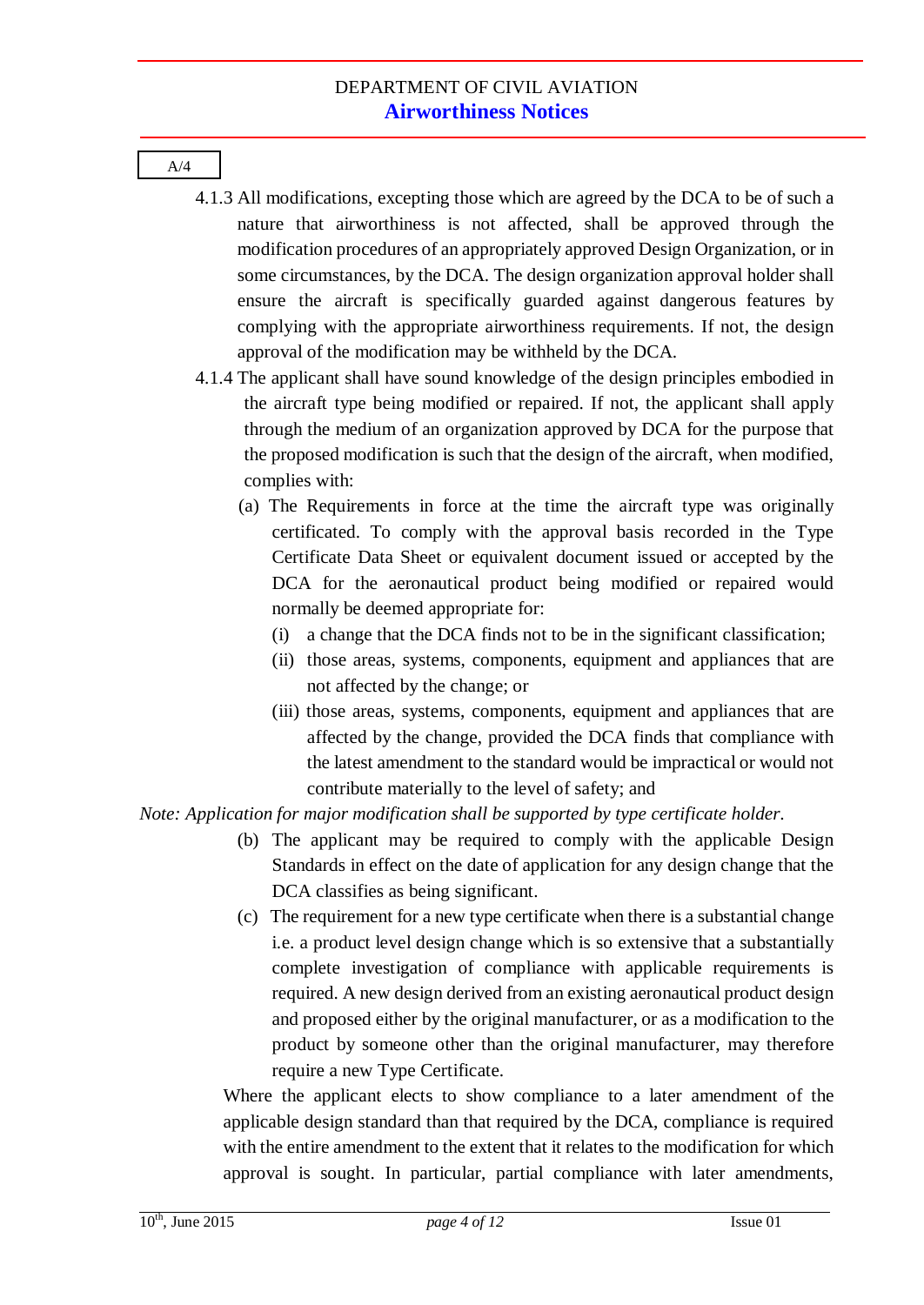resulting in an alleviation of standards without compliance with related compensatory amendments, will not be approved. The applicant shall, when making these statements, further ensure that the

modification is compatible with all defined aircraft build standards for which the modification is to be incorporated, or that any incompatibilities are identified.

- 4.1.5 All relevant design information, drawings and test reports shall be held at the disposal of the DCA. No such design records shall be destroyed without authorization from the DCA.
- 4.1.6 Each design drawing shall bear a descriptive title, drawing number, issue number and date of issue. All alterations to drawings shall be made in accordance with a drawing amendment system such as will ensure amendment to design records.
- 4.1.7 Immediately an alteration is made to a drawing, whether the alteration is permanent or temporary, the drawing shall be identified with a new issue number and date. Where an alteration affects the interchangeability of any item in any way, a new part number shall be issued such as to avoid confusion with the original item.
- 4.1.8 Modification documents shall bear a modification reference number, issue number and date, a description of the modification, together with a list of parts and assemblies affected by the modification and, where necessary, drawings giving particulars of the parts before and after modification.
- 4.1.9 Where modifications affect unit interchangeability, or are of such an extent as to require amendment of approval documents or any documents associated with the C of A, a separate type or designation reference shall be allocated to the modified unit.
- 4.1.10 Where modifications affect or impinge upon the content of the Approved Maintenance Planning Document (MPD), Flight Manual, Weight & Balance Manual and Master Minimum Equipment List (MMEL), applicants will be required to ensure that notification of these effects is provided to the DCA so that the necessary action can be taken to revise the relevant Manuals.
- 4.1.11 Where a flight test is necessary; it shall comply with the procedures set out in approved flight test schedule
- 4.1.12 Minor Modifications; When the design of a modification, classified as Minor, is undertaken by other than an appropriately Approved Design Organization the DCA will signify approval by forwarding a copy of DCA Form CA159 to the applicant.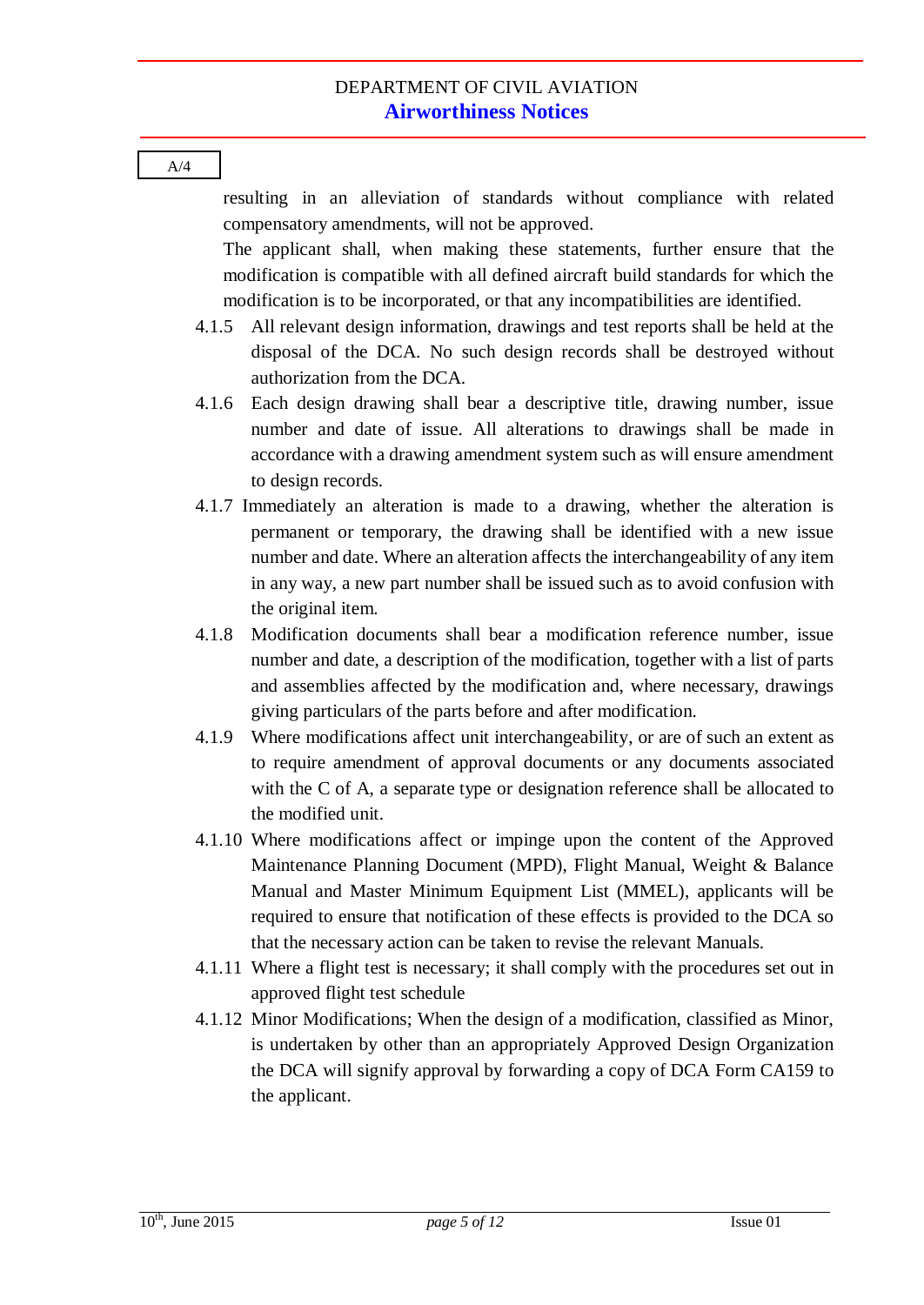#### 5**. Modification Record**

- 5.1 When the design of a modification is undertaken by an appropriately Approved Design Organization, a record of the following particulars shall be prepared and kept:
	- (a) Aircraft type.
	- (b) Title and brief description of modification.
	- (c) Modification reference number.
	- (d) Modification class.
	- (e) Airworthiness Approval Note number (in the case of a Major Modification).
	- (f) Reference to the associated Flight Manual amendment number.
	- (g) Reference to the associated Maintenance, Overhaul and Repair Manuals, Crew Manual and Maintenance Schedule amendment numbers.
	- (h) Reference to the associated MMEL revision (if appropriate).
- 5.2 The Civil Modification Record shall be made available to Department of Civil Aviation for examination

#### 6. **Repairs**

- 6.1 Where a repair is not specified in an Overhaul or Repair Manual applicable to the aircraft type concerned, then such a repair will require the approval of the Department of Civil Aviation and will be classified Minor or Major in the same manner as a modification and will be subject to the procedures laid down in paragraph 4 above.
- 6.2 Where a Repair Scheme is prepared by the manufacturer of the aircraft, engine or component this will be acceptable to the DCA.
- 6.3 Where a Repair Scheme is prepared by an organization not approved by the DCA, other than the manufacturer, then the approval of the DCA must be sought.
- 7. The applicant wants to apply the design of a Modification or Repair of an aircraft or aircraft component by using the application of **CA Form158** and **CA Form159** with require proof documents.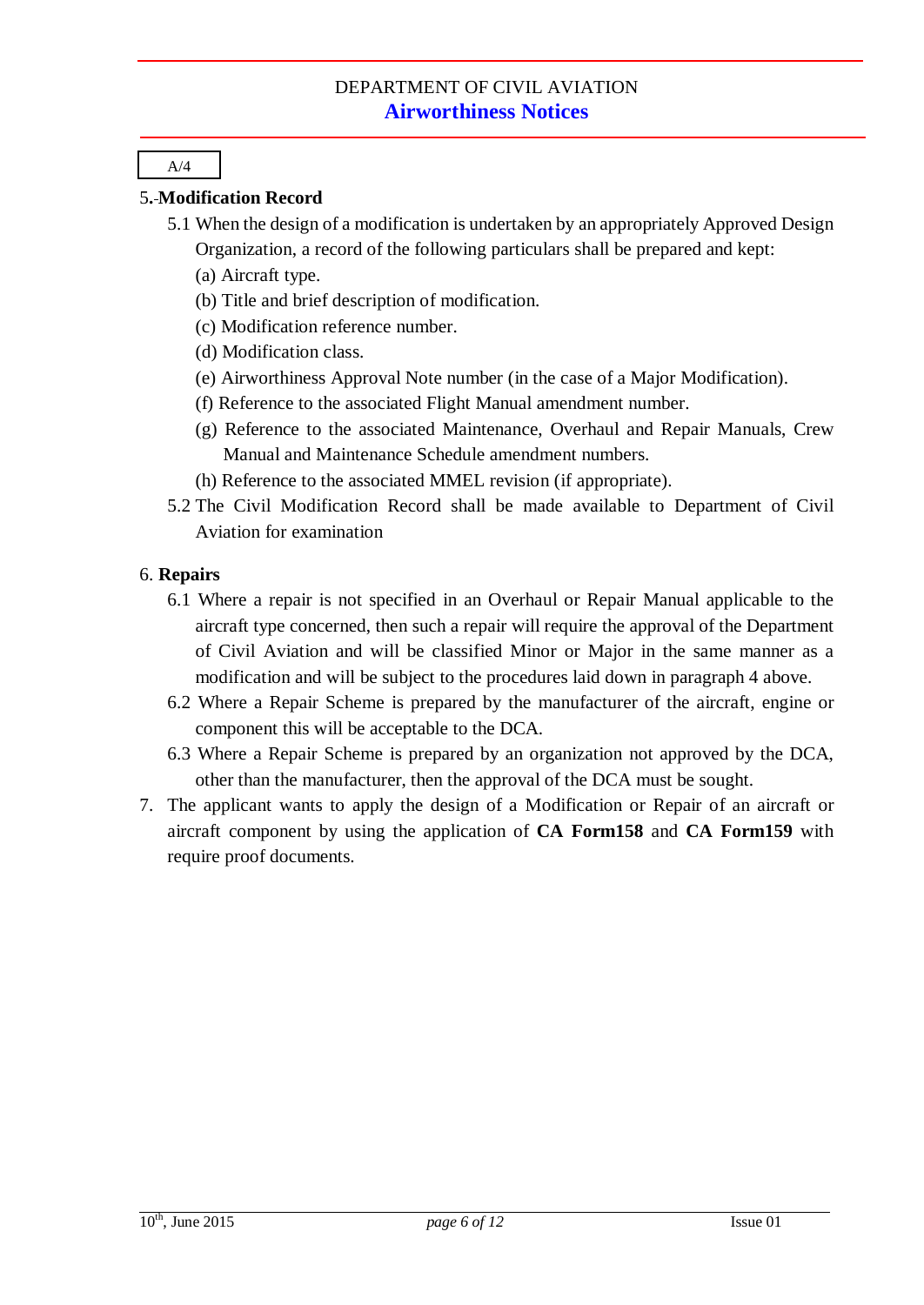#### **Appendix A/4**

### **Criteria for the Classification of Major and Minor Modifications and Repairs**

1. General

The following criteria outline the decisions needed in assessing a Modification or Repair as Major or Minor. For each issue, it must be determined whether or not the proposed change will have other than a negligible effect. The questions require "Yes" or "No" responses. An affirmative answer to any individual question indicates that the Modification or Repair should be classified as major. The examples and tests listed are for illustration only and not intended to be all encompassing.

### 2. Criteria

2.1 General

Is the change being accomplished as an alternative means of compliance with an airworthiness directive or equivalent?

- 2.2 Mass and Balance
	- (a) Does the change involve a revision in the approved mass limitations or center of gravity range limits?
	- (b) Does the change require the installation of ballast or use of other methods to maintain the center of gravity within the approved limits?
- 2.3 Operational Characteristics

Does the change involve alterations to the configuration of the aircraft which may:

- (a) increase drag;
- (b) alter the thrust or power;
- (c) affect stability or controllability;
- (d) induce flutter or vibration; or
- (e) alter the stalling characteristics to an extent which necessitates analysis or test?
- 2.4 Structural strength
	- (a) Does the change involve a principal component of the aircraft structure such as a frame, stringer, rib, spar or stressed skin?
	- (b) Does the change involve a structural element which is addressed as part of a damage tolerance of fatigue/fail-safe evaluation?
	- (c) Is a pressure vessel penetration or change involved?
	- (d) Does the change involve the installation of an item of mass necessitating structural re-evaluation?
	- (e) Does the change involve the installation or alteration of a containment or restraint system intended for the stowage of items of significant mass?
	- (f) Does the change involve repairs or modifications to the load-bearing structure of seats, harnesses or their means of attachment or any other occupant restraint equipment?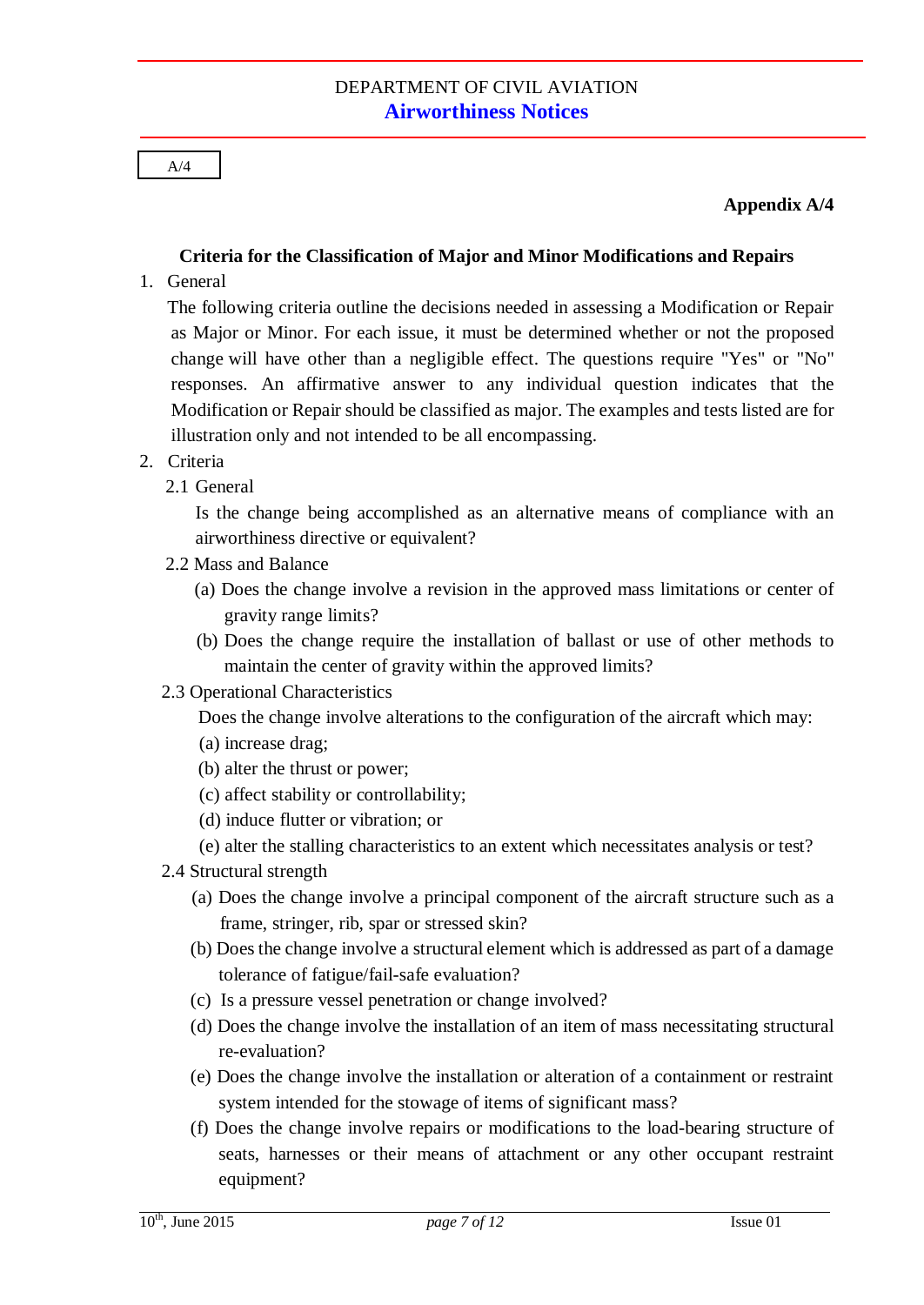| A/4                                                                                                                                                                                                           |
|---------------------------------------------------------------------------------------------------------------------------------------------------------------------------------------------------------------|
| (g) Does the change involve the substitution of materials?                                                                                                                                                    |
| 2.5 Power-plant operation                                                                                                                                                                                     |
| Does the change significantly affect the power-plant or propeller or their accessories?                                                                                                                       |
| 2.6 Other qualities affecting airworthiness                                                                                                                                                                   |
| (a) Does the change involve equipment for which there is no performance standard<br>which has been approved or accepted by the airworthiness authority?                                                       |
| (b) Does the change affect the probability of failure conditions that could impair or                                                                                                                         |
| preclude continued safe flight or landing?                                                                                                                                                                    |
| (c) Does the change affect the pilot's visibility or impair the pilot's capability to control<br>the aircraft?                                                                                                |
| (d) Does the change involve alterations to the interior arrangement or cabin materials?                                                                                                                       |
| (e) Does the change involve systems for cabin pressurization or the provision of                                                                                                                              |
| breathing oxygen?                                                                                                                                                                                             |
| (f) Does the change involve flight controls or an autopilot?                                                                                                                                                  |
| (g) Does the change involve critical or essential components of the electrical system<br>such as generators, alternators, inverters, batteries, distribution buses, or bus<br>protection and control devices? |
| (h) Does the change affect instruments or indicators or their subsystems that provide                                                                                                                         |
| navigation information?                                                                                                                                                                                       |
| (i) Does the change affect instruments, indicators or their subsystems that provide<br>essential or critical information concerning the aircraft status?                                                      |
| (j) Does the change affect a regulated placard?                                                                                                                                                               |
| (k) Does the change affect any approved information contained in the flight manual or<br>equivalent document?                                                                                                 |
| (l) Does the change affect reliability characteristics?                                                                                                                                                       |
| 2.7 Other qualities affecting environmental characteristics,                                                                                                                                                  |
| Does the change alter the aircraft noise, fuel venting or exhaust emission                                                                                                                                    |
| characteristics?                                                                                                                                                                                              |
| 2.8 Non-standard practices,                                                                                                                                                                                   |
| Does the change involve practices or techniques which are novel or unproven in the<br>proposed application?                                                                                                   |
|                                                                                                                                                                                                               |
|                                                                                                                                                                                                               |
|                                                                                                                                                                                                               |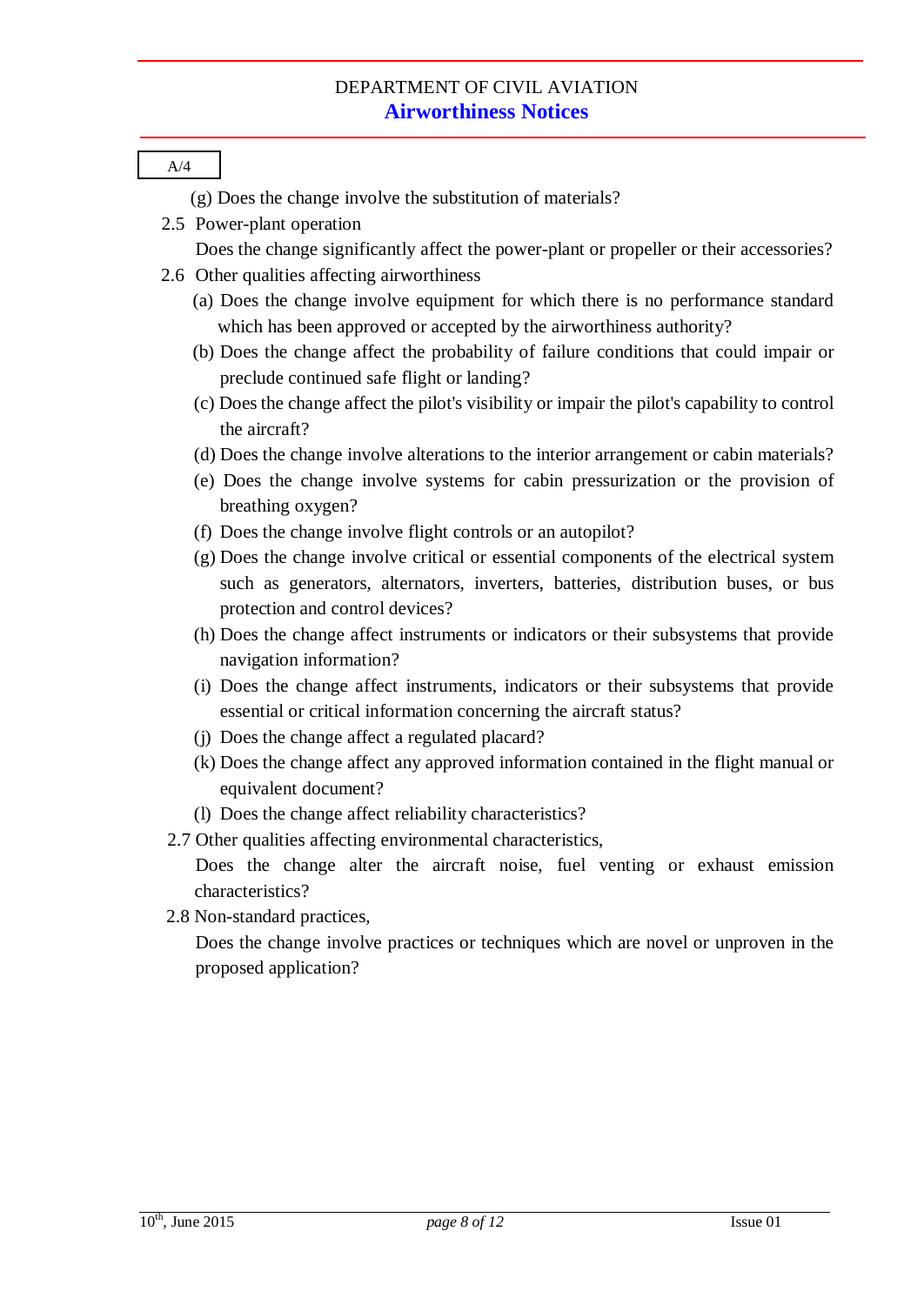| <b>Part I (Initial Application)</b><br>1.0wner/Operator;<br>3. Aircraft Type;<br>(Mark, Model, Serial No.)<br>6. Nature of Modification/Repair (Unit identification)<br>7. Classification;<br>Major  <br>8. I hereby declared that the above items are true and correct to the best of my knowledge.<br>Name<br>Date<br>.<br>For DCA Use Only<br>9. The above proposed modification/repair and attachments hereto were inspected in manner prescribed by | 2.Address;<br>4. Nationality &<br><b>Registration Mark;</b><br>.<br>. | 5.C of A No;                                                                           |  |
|----------------------------------------------------------------------------------------------------------------------------------------------------------------------------------------------------------------------------------------------------------------------------------------------------------------------------------------------------------------------------------------------------------------------------------------------------------|-----------------------------------------------------------------------|----------------------------------------------------------------------------------------|--|
|                                                                                                                                                                                                                                                                                                                                                                                                                                                          |                                                                       |                                                                                        |  |
|                                                                                                                                                                                                                                                                                                                                                                                                                                                          |                                                                       |                                                                                        |  |
|                                                                                                                                                                                                                                                                                                                                                                                                                                                          |                                                                       |                                                                                        |  |
|                                                                                                                                                                                                                                                                                                                                                                                                                                                          |                                                                       |                                                                                        |  |
|                                                                                                                                                                                                                                                                                                                                                                                                                                                          |                                                                       |                                                                                        |  |
|                                                                                                                                                                                                                                                                                                                                                                                                                                                          |                                                                       |                                                                                        |  |
|                                                                                                                                                                                                                                                                                                                                                                                                                                                          |                                                                       |                                                                                        |  |
|                                                                                                                                                                                                                                                                                                                                                                                                                                                          |                                                                       |                                                                                        |  |
|                                                                                                                                                                                                                                                                                                                                                                                                                                                          |                                                                       |                                                                                        |  |
| Requirement of DCA and is Accepted or Unaccepted<br>by DCA Authorized person signature<br>Name<br>Designation<br>Date                                                                                                                                                                                                                                                                                                                                    |                                                                       |                                                                                        |  |
| Part II (Approval for Final Report)<br>(If the proposed modification/repair is accepted by DCA, the applicant shall submit the final compliance report<br>to DCA for approval)                                                                                                                                                                                                                                                                           |                                                                       |                                                                                        |  |
| <b>10. Comformity Statement</b>                                                                                                                                                                                                                                                                                                                                                                                                                          |                                                                       |                                                                                        |  |
| A. Organization Address<br><b>B</b> . Kind of Licence/ organization                                                                                                                                                                                                                                                                                                                                                                                      |                                                                       | C. Certificate/Licence No;                                                             |  |
| Licenced (AME) $B_1 \Box B_2$<br>Manufacturer                                                                                                                                                                                                                                                                                                                                                                                                            | For<br><b>or</b><br>Other<br>Approved Maint; Organization (AMO)       | an AMO include the<br>appropriate rating for the major<br>repair or mod <sup>n</sup> ; |  |
| <b>D.</b> I certify that the Repair/Modification made to the unit(s) identified in the item 6 above and described in the<br>attachments hereto have been made in accordance with Myanmar Aircraft Rules and that the information<br>furnished herein is true and correct to the best of my knowledge.                                                                                                                                                    | Organization<br>.                                                     |                                                                                        |  |
| Signature<br>.                                                                                                                                                                                                                                                                                                                                                                                                                                           | Date                                                                  |                                                                                        |  |
| Part III For DCA Used Only                                                                                                                                                                                                                                                                                                                                                                                                                               |                                                                       |                                                                                        |  |
| 11. Approval for Released to Service<br>Pursuant to the authority given persons specified below the unit(s) identified in the item 6 was inspected in the<br>manner prescribed by the DCA and is $\Box$ Approved $\Box$ Rejected                                                                                                                                                                                                                         |                                                                       |                                                                                        |  |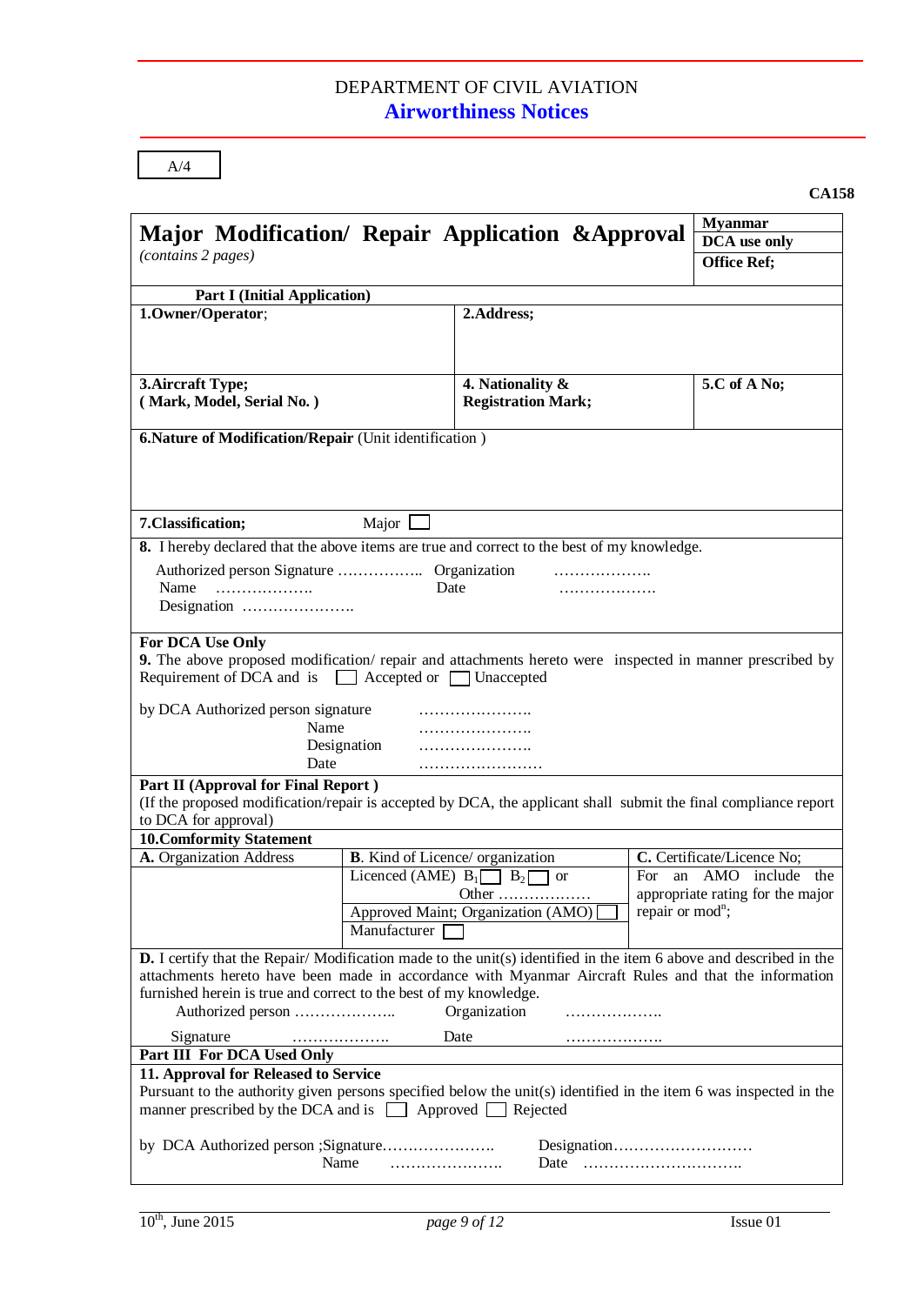A/4

### *NOTICE*

Weight and balance or operating limitation changes shall be entered in the appropriate aircraft record. A modification must be compatible with all previous modifications to assure continued conformity with the applicable airworthiness requirements.

# **12. Description of Work Accomplished**

(If more space is required, attach additional sheets. Identify each page with aircraft nationality and registration mark and date work completed)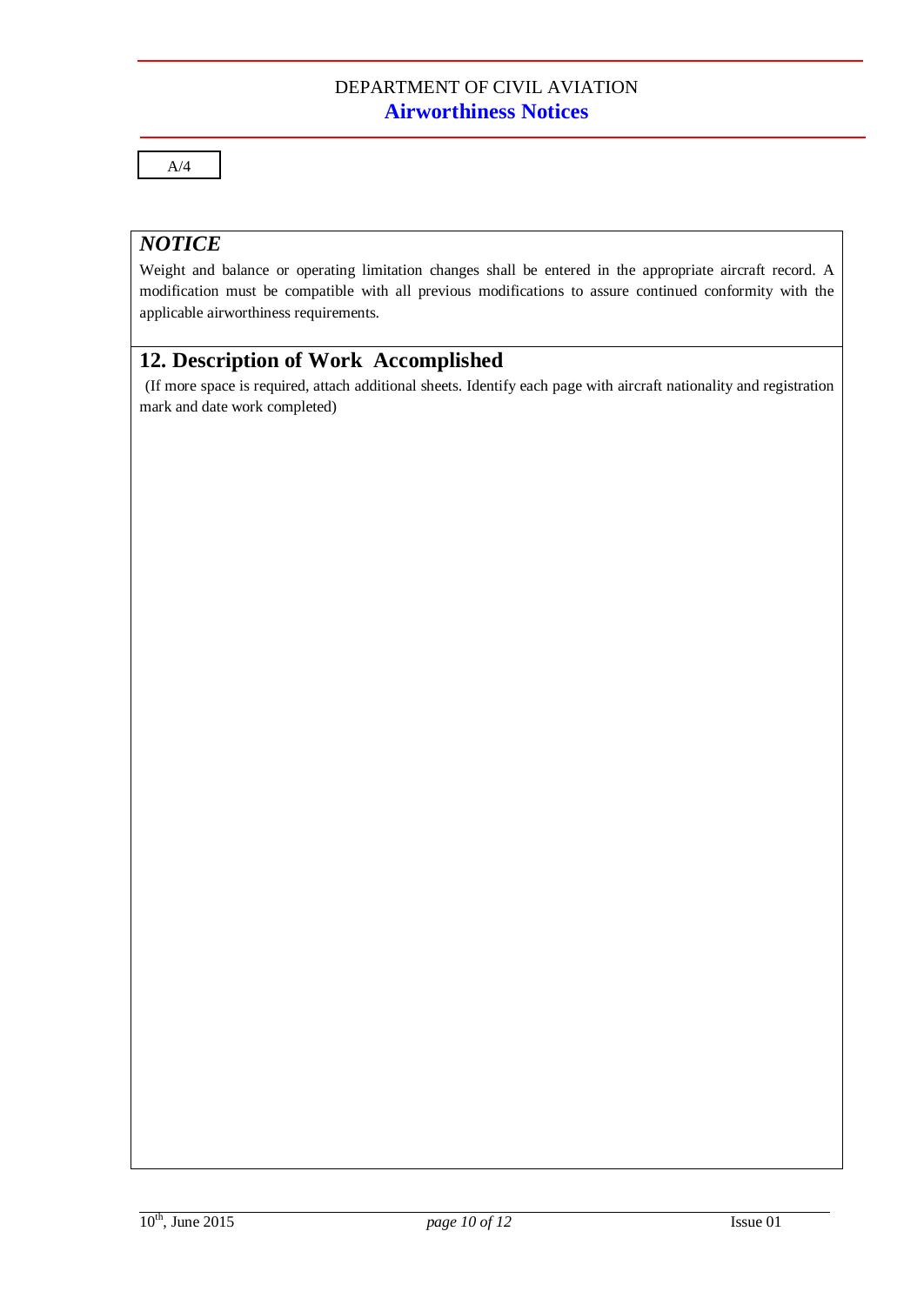|                                                                                                                          |                                                                                 |                           |                         | <b>Myanmar</b><br>DCA use only |
|--------------------------------------------------------------------------------------------------------------------------|---------------------------------------------------------------------------------|---------------------------|-------------------------|--------------------------------|
|                                                                                                                          | Minor Modification / Repair Application & Approval                              |                           |                         |                                |
|                                                                                                                          |                                                                                 |                           | <b>Office Ref;</b>      |                                |
|                                                                                                                          |                                                                                 |                           |                         |                                |
| 1.Owner/Operator;                                                                                                        |                                                                                 | 2.Address;                |                         |                                |
|                                                                                                                          |                                                                                 |                           |                         |                                |
|                                                                                                                          |                                                                                 |                           |                         |                                |
|                                                                                                                          |                                                                                 |                           |                         |                                |
| 3. Aircraft Type;                                                                                                        |                                                                                 | 4. Nationality &          |                         | 5.C of A No;                   |
| (Mark, Model, Serial No.)                                                                                                |                                                                                 | <b>Registration Mark;</b> |                         |                                |
|                                                                                                                          |                                                                                 |                           |                         |                                |
| 6. Nature of Modification/Repair (Unit identification)                                                                   |                                                                                 |                           |                         |                                |
|                                                                                                                          |                                                                                 |                           |                         |                                |
|                                                                                                                          |                                                                                 |                           |                         |                                |
|                                                                                                                          |                                                                                 |                           |                         |                                |
|                                                                                                                          |                                                                                 |                           |                         |                                |
|                                                                                                                          |                                                                                 |                           |                         |                                |
| 7. Classified as;<br>Minor                                                                                               |                                                                                 |                           |                         |                                |
|                                                                                                                          |                                                                                 |                           |                         |                                |
| <b>8. Comformity Statement</b>                                                                                           |                                                                                 |                           |                         |                                |
| A. Organization Address                                                                                                  | C. Certificate/Licence No;<br><b>B.</b> Kind of Licence/ organization           |                           |                         |                                |
|                                                                                                                          | Licenced (AME) $B_1 \square \overline{B_2}$<br><b>AMO</b><br>For.<br>an<br>  or |                           | include the             |                                |
|                                                                                                                          | appropriate rating for the major<br>Other                                       |                           |                         |                                |
|                                                                                                                          | Approved Maint; Organization (AMO)                                              |                           | repair or modification; |                                |
|                                                                                                                          | Manufacturer                                                                    |                           |                         |                                |
|                                                                                                                          |                                                                                 |                           |                         |                                |
| <b>D.</b> I certify that the repair/modification made to the unit(s) identified in the item 6 above and described in the |                                                                                 |                           |                         |                                |
| attachments hereto have been made in accordance with Myanmar Aircraft and that the information furnished                 |                                                                                 |                           |                         |                                |
| herein is true and correct to the best of my knowledge.                                                                  |                                                                                 |                           |                         |                                |
|                                                                                                                          |                                                                                 |                           |                         |                                |
|                                                                                                                          |                                                                                 |                           |                         |                                |
| Authorized person                                                                                                        |                                                                                 | Organization              |                         |                                |
| Signature                                                                                                                | .                                                                               | Date                      |                         |                                |
|                                                                                                                          |                                                                                 | .                         |                         |                                |
| For DCA Used Only                                                                                                        |                                                                                 |                           |                         |                                |
| 9. Approval for Released to Service                                                                                      |                                                                                 |                           |                         |                                |
| Pursuant to the authority given persons specified below the unit(s) identified in the item 6 was inspected in the        |                                                                                 |                           |                         |                                |
| manner prescribed by the DCA and is $\Box$ Approved $\Box$ Rejected                                                      |                                                                                 |                           |                         |                                |
|                                                                                                                          |                                                                                 |                           |                         |                                |
|                                                                                                                          |                                                                                 |                           |                         |                                |
| by DCA Authorized person; Signature                                                                                      |                                                                                 | .                         |                         |                                |
|                                                                                                                          | Name                                                                            | .                         |                         |                                |
|                                                                                                                          |                                                                                 |                           |                         |                                |
|                                                                                                                          | Designation                                                                     |                           |                         |                                |